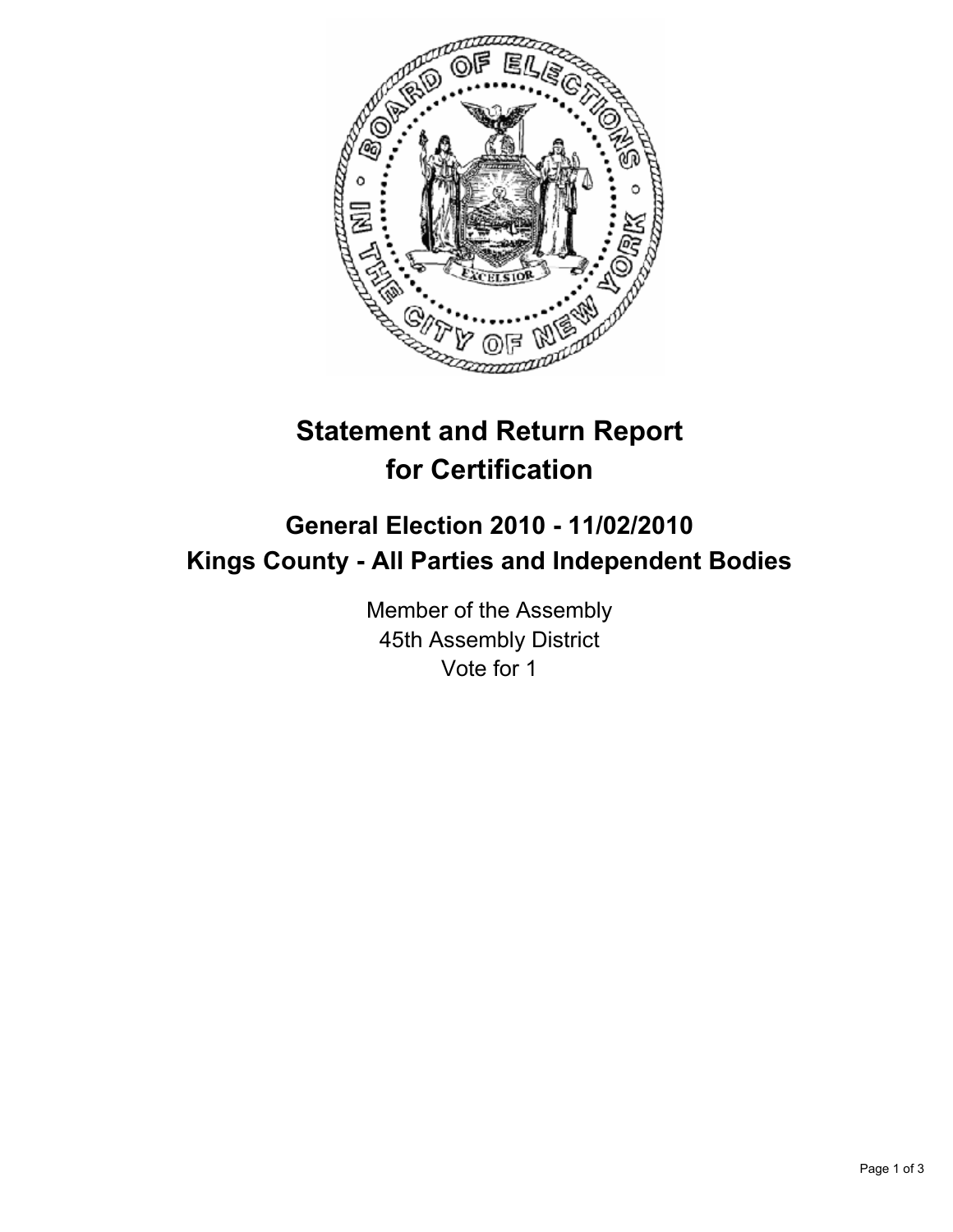

## **Assembly District 45**

| <b>PUBLIC COUNTER</b>                | 16,618 |
|--------------------------------------|--------|
| <b>EMERGENCY</b>                     | 3      |
| <b>ABSENTEE/MILITARY</b>             | 475    |
| <b>AFFIDAVIT</b>                     | 218    |
| <b>Total Ballots</b>                 | 17,406 |
| STEVEN CYMBROWITZ (DEMOCRATIC)       | 8,808  |
| JOSEPH HAYON (REPUBLICAN)            | 5,848  |
| JOSEPH HAYON (CONSERVATIVE)          | 827    |
| STEVEN CYMBROWITZ (WORKING FAMILIES) | 595    |
| JOSEPH HAYON (SCHOOL CHOICE)         | 185    |
| DOMINIC DIMARCO (WRITE-IN)           | 1      |
| ERIC CORTES (WRITE-IN)               | 1      |
| HOWARD JOEL FRIEDMAN (WRITE-IN)      | 1      |
| IAN DIGIRSHEK (WRITE-IN)             | 1      |
| JOHN FIELDS (WRITE-IN)               | 1      |
| KENNETH CHARTOFF (WRITE-IN)          | 1      |
| NEIL DICARLO (WRITE-IN)              | 1      |
| VINCE TABONE (WRITE-IN)              | 1      |
| <b>Total Votes</b>                   | 16,271 |
| Unrecorded                           | 1,135  |